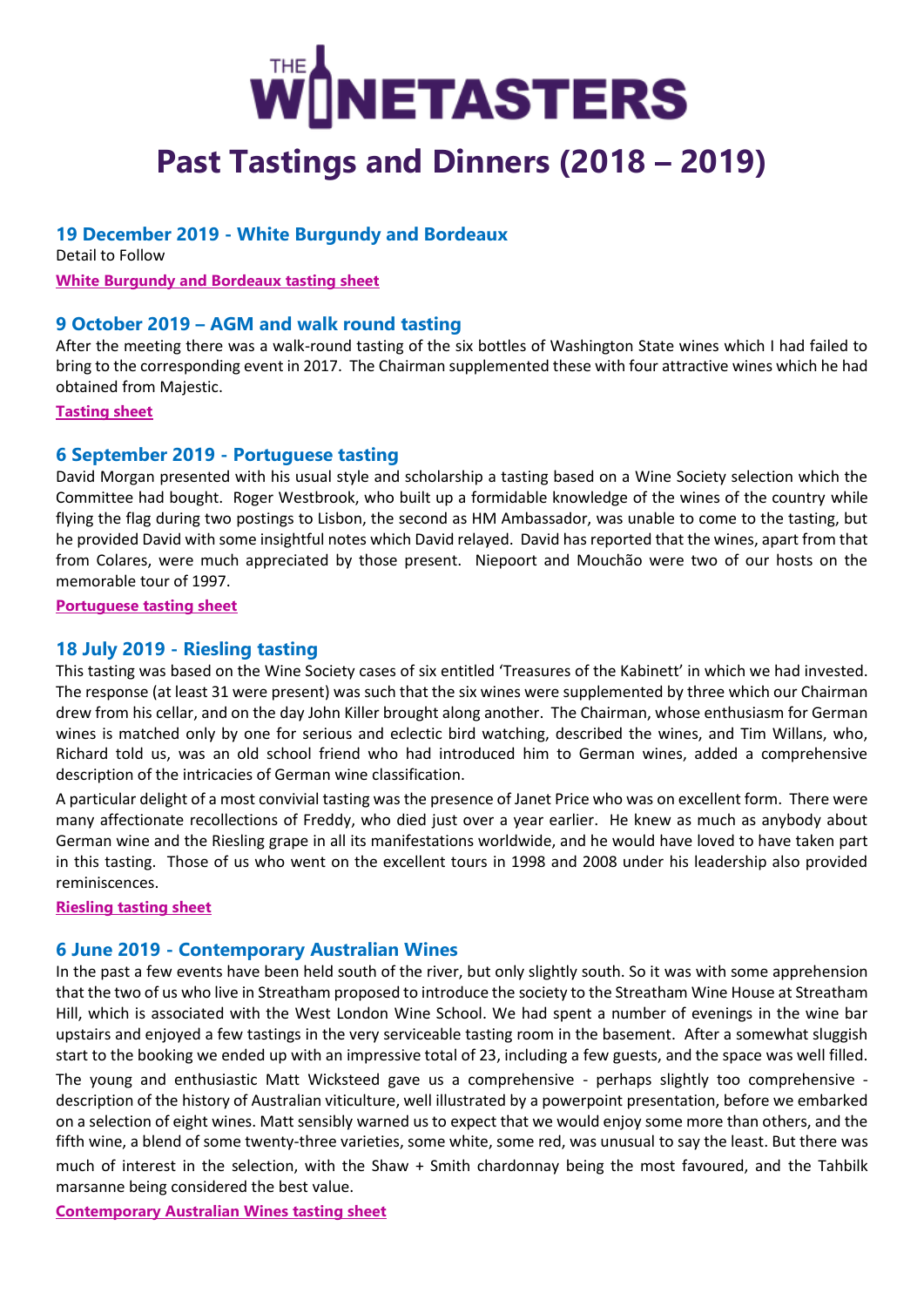#### **12 April 2019 - Ch Fontesteau**

Happily, we were restored to the Parish Hall for this tasting of six wines from Ch Fontesteau, the case having been bought under one of the Wine Society's offers of mixed cases. Once again there was an impressive attendance, of not fewer than thirty, and in consequence Richard Andrews and David Morgan produced from their own cellars five wines of high quality to supplement the others. It was a delight to welcome back David and Mary Eckland after David's recovery from serious illness. Richard introduced the wines of Ch Fontesteau and those which he had supplied, and David introduced those which he had brought. It was a treat to compare a flight of wines of a worthwhile château from the consecutive vintages of 1996 to 2001. Because of my hearing loss at the time I heard scarcely a word spoken by anybody, but I think that the consensus was in tune with my view, that the wines of the best vintages, 1996 and 2000, stood out from the crowd. We started with a pleasant dry white and ended with a flourish: a high grade 1er cru Sauternes.

#### **[Ch Fontesteau tasting sheet](https://7089a910-e19d-4e4b-819f-1a3421db3590.filesusr.com/ugd/62eacc_2c1d5f9a42ff43459384e0c74b8fabac.pdf)**

### **8 February 2019 – Lebanon**

On this occasion we were unable to meet in the Parish Hall at St Peter's. Refurbishment was being carried out in the ground floor premises used by Alcoholics Anonymous, and we were told that, when informed that they could not meet there, an almighty fuss was made, and because they are of necessity more regular customers than The Winetasters we were offered a space in the church itself, to the left of and behind the High Altar. Space was limited, but we did not have to pay a fee. However, it is a bit shaming when those who can hold their drink are trumped by those who can't.

The tasting was attended by the limit of 27 members, which had been fixed. A further three were unsuccessful; but it is now recognised that with careful pouring it is possible to accommodate 30 with two bottles of each wine being supplied.

I am scarcely the best person to describe the tasting, as at the time I was beset by the effects of chemotherapy, namely a total loss of the senses of smell and taste, and severe limitation of hearing. But none of this disabled me from witnessing a most 1 impressive presentation, even by his own standards, by David Morgan. He described much of the fascinating history of the region and the tensions and conflicts between Sunni and Shia Muslims, Druze, Maronite

Christians and Orthodox Christians. David told us of one vintage which occurred during a ceasefire, with the happy result that soldiers on both sides laid down their arms and helped with the picking.

A particularly notable fact is that the vineyards of Ch Musar lie some 200 km from its headquarters. Gaston Hochar, the founder in 1930, did not know what the boundaries of the future Lebanon would be; at the time the region was under a French mandate. The distance has regularly posed a serious challenge when the grapes are transported for vinification.

**[Lebanon tasting sheet](https://7089a910-e19d-4e4b-819f-1a3421db3590.filesusr.com/ugd/62eacc_67dba58548ce447aac1d5c6eb6508c38.pdf)**

#### **5 December 2018 - Old v New World Pinot Noirs tasting**

David Morgan presented this tasting, which your correspondent was delighted to be able to attend. The message of the importance of maximising attendance had clearly made its mark, for not only was there an attendance of 27: two members had to be turned away because the practicable number for a tasting of two bottles of each wine had been reached.

By common consent the evening was a resounding success. David presented with elegance and style four well chosen pairings of Burgundies and Pinots from four New World countries. He predicted that the latter would hold sway, but in the event the competition was very close. The pairs ascended in price from £11-£13 to £19-£20, £25-£30 and £28- £40. In the last case the more expensive Burgundy won in respect of quality, while the Australian wine at 70% of the cost won on value for money.

Unaccompanied, these wines would have made a superb tasting; but David, fearing that there would be an insufficiency, started the tasting with an interesting comparison between two supermarket own label vintage champagnes. Apart from the fact that they were 13 and 14 years old the interest lay in comparing the presence of Pinot in the first with its absence in the second. The general view was that its presence made the first wine much to be preferred.

**[Old v New World Pinot Noirs tasting sheet](https://7089a910-e19d-4e4b-819f-1a3421db3590.filesusr.com/ugd/62eacc_56e4b4f3539b4b568c1b5ffd551d6ba6.pdf)**